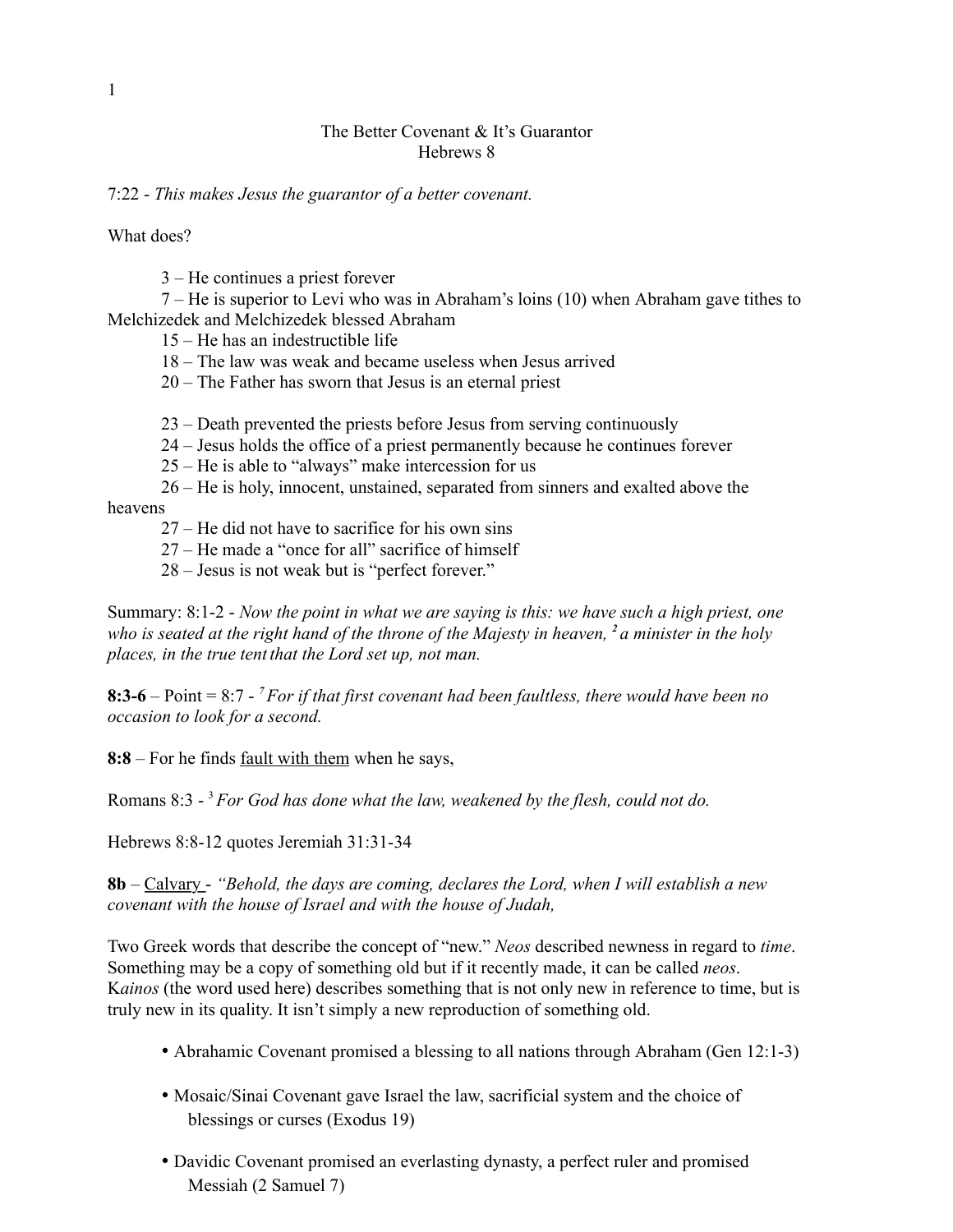In various places in the Old Testament passages that announce the new covenant (especially Ezekiel 11, 36  $\&$  37; Jer 31). God's plan of redemption through the covenants is completed and perfected in the New Covenant.

God made it clear, however, that this covenant would originate with God, and not with man. At Sinai under the Old Covenant the key words were *if you* (Exodus 19:5), but in the New Covenant, the key words are *I will.*

Jesus instituted this New Covenant by His death on the cross, and He called attention to it at the Last Supper with the bread and cup of communion as a symbol of the Old covenant which was symbolized at the Passover (Matt 26:28; Mk 14:24; Luke 22:20).

Luke 22:20 - *And likewise the cup after they had eaten, saying, "This cup that is poured out for you is the new covenant in my blood.*

**9a** – Sinai - *not like the covenant that I made with their fathers on the day when I took them by the hand to bring them out of the land of Egypt.*

In the New Covenant, obedience to the Law is not a prior condition for entering the New Covenant. Rather, it is one of the promised blessings of the New Covenant.

*Things required by the law are bestowed by the gospel. God demands obedience under the law: God works obedience under the gospel. Holiness is asked of us by the law: holiness is wrought in us by the gospel.* (Spurgeon)

Why not? Because Israel did not and could not keep the Old Covenant.

Acts 15:10-11 – [Peter] *Now, therefore, why are you putting God to the test by placing a yoke on the neck of the disciples that neither our fathers nor we have been able to bear? <sup>11</sup>But we believe that we will be saved through the grace of the Lord Jesus, just as they will."*

**9b** *–* OT - *For they did not continue in my covenant,* Babylonian captivity - *and so I showed no concern for them, declares the Lord.*

*10 - For this is the covenant that I will make with the house of Israel after those days, declares the Lord: I will put my laws into their minds, and write them on their hearts, and I will be their God, and they shall be my people.*

Romans 8:1-11- *There is therefore now no condemnation for those who are in Christ Jesus.<sup>2</sup>For the law of the Spirit of life has set you free in Christ Jesus from the law of sin and death. <sup>3</sup>For God has done what the law, weakened by the flesh, could not do. By sending his own Son in the likeness of sinful flesh and for sin, he condemned sin in the flesh, <sup>4</sup>in order that the righteous requirement of the law might be fulfilled in us, who walk not according to the flesh but according to the Spirit. <sup>5</sup>For those who live according to the flesh set their minds on the things of the flesh, but those who live according to the Spirit set their minds on the things of the Spirit. <sup>6</sup>For to set the mind on the flesh is death, but to set the mind on the Spirit is life and peace. <sup>7</sup>For the mind that is set on the flesh is hostile to God, for it does not submit to God's law; indeed, it cannot. <sup>8</sup>Those who are in the flesh cannot please God. <sup>9</sup>You, however, are not in the flesh but in the Spirit, if in fact the Spirit of God dwells in you. Anyone who does not have the Spirit of Christ does not belong to him. <sup>10</sup>But if Christ is in you, although the body is dead because of sin, the Spirit is life because of righteousness. <sup>11</sup>If the Spirit of him who raised Jesus from the dead dwells in you, he who raised Christ Jesus from the dead will also give life to your mortal bodies through his Spirit who dwells in you.*

2 Corinthians 3:3 – *And you show that you are a letter from Christ delivered by us, written not*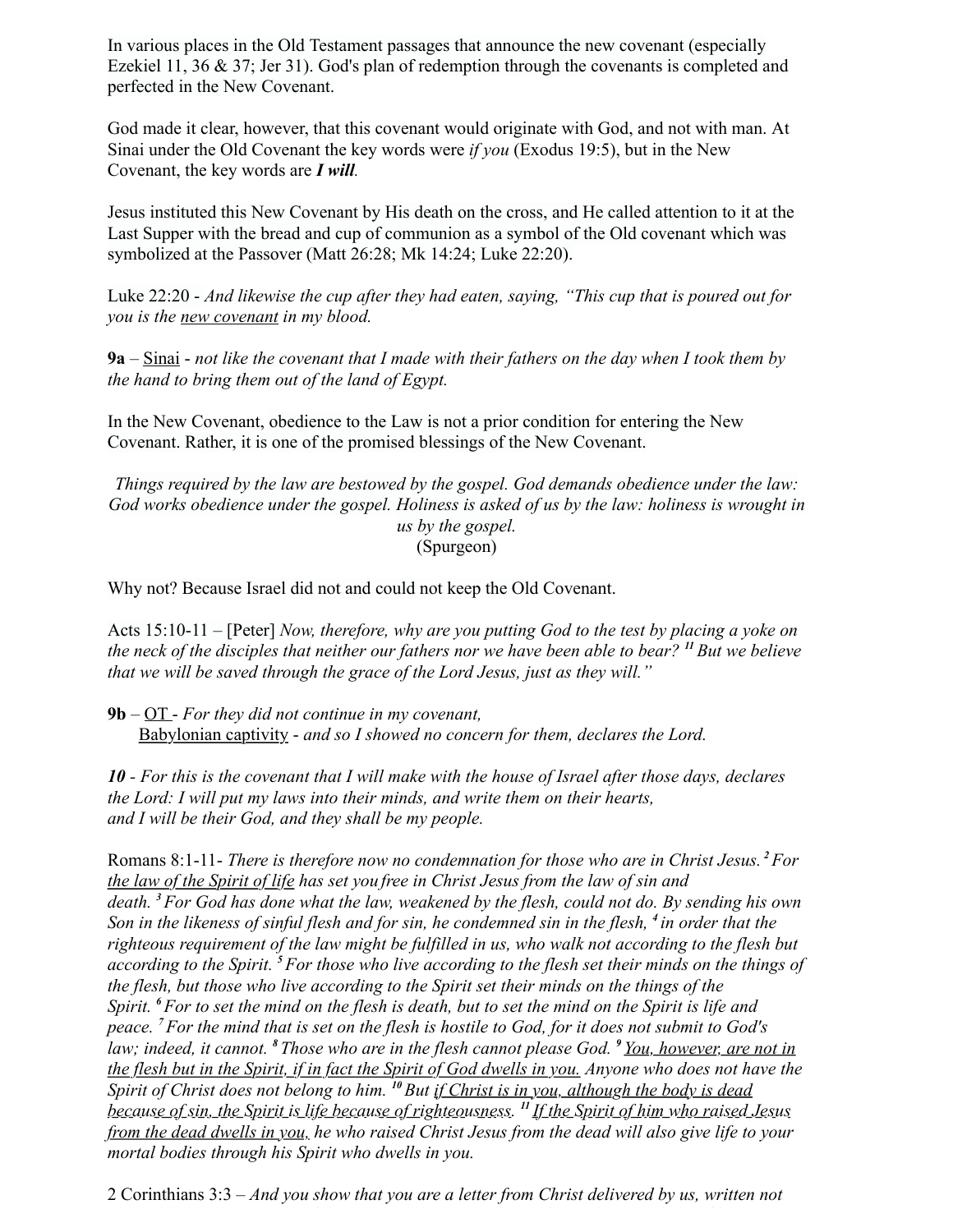*with ink but with the Spirit of the living God, not on tablets of stone but on tablets of human hearts.*

**11** - *And they shall not teach, each one his neighbor and each one his brother, saying, 'Know the Lord,' for they shall all know me, from the least of them to the greatest.*

One of the most important aspects of the New Covenant is the way in which the Spirit of Jesus baptizes us into his body such that we are all directly related to Jesus. We do not need a priest because a) we are priests and b) Jesus, the head of the body of which we are a part, is our priest. This is an entirely new aspect of any previous covenant.

As opposed to a corporate faith by natural, first birth, salvation is an individual faith through supernatural, second birth.

Matthew 6:9 - "*Our Father in heaven*…"

Matthew 20:17 - *Jesus said to her, "Do not cling to me, for I have not yet ascended to the Father; but go to my brothers and say to them, 'I am ascending to my Father and your Father, to my God and your God.'"*

- <u>My Father = *ego*</u> pater = primary pronoun of the first person (emphatic)
- Your Father  $= su$  = personal pronoun of the second person
- My God =  $ego$
- Your God =  $su$

Jesus is personalizing the God of the Old Testament as a Father.

**12** - *For I will be merciful toward their iniquities, and I will remember their sins no more.*

The New Covenant doesn't just expiate sins, it propitiates them.

Think about the scapegoat in Leviticus 16:7-10 - *Then he shall take the two goats and set them before the LORD at the entrance of the tent of meeting. <sup>8</sup>And Aaron shall cast lots over the two goats, one lot for the LORD and the other lot for Azazel. <sup>9</sup>And Aaron shall present the goat on which the lot fell for the LORD and use it as a sin offering,<sup>10</sup>but the goat on which the lot fell for Azazel shall be presented alive before the LORD to make atonement over it, that it may be sent away into the wilderness to Azazel.*

- (A**zazel**, in Jewish legends, a demon or evil spirit to whom, in the ancient rite of Yom Kippur (Day of Atonement), a scapegoat was sent bearing the sins of the Jewish people. Two male goats were chosen for the ritual, one designated by lots "for the Lord," the other "for **Azazel.**" – Britannica Encyclopedia)
- Tyndale translated "Azazel" as the word he invented, "scapegoat"
- Expiation  $=$  cleansing and removal of guilt  $-$  the goat sent into the wilderness
- Propitiation  $=$  assuaging of God's wrath and gaining his favor  $-$  the goat killed

Jesus fulfilled the Levitical system of sacrifice only because He offered Himself up to God on the cross as One who had fulfilled the law and, as such, did not have to die nor could remain dead but now ever-lives, his work credited to those who believe in him.

**13** - *In speaking of a new covenant, he makes the first one obsolete. And what is becoming obsolete and growing old is ready to vanish away.*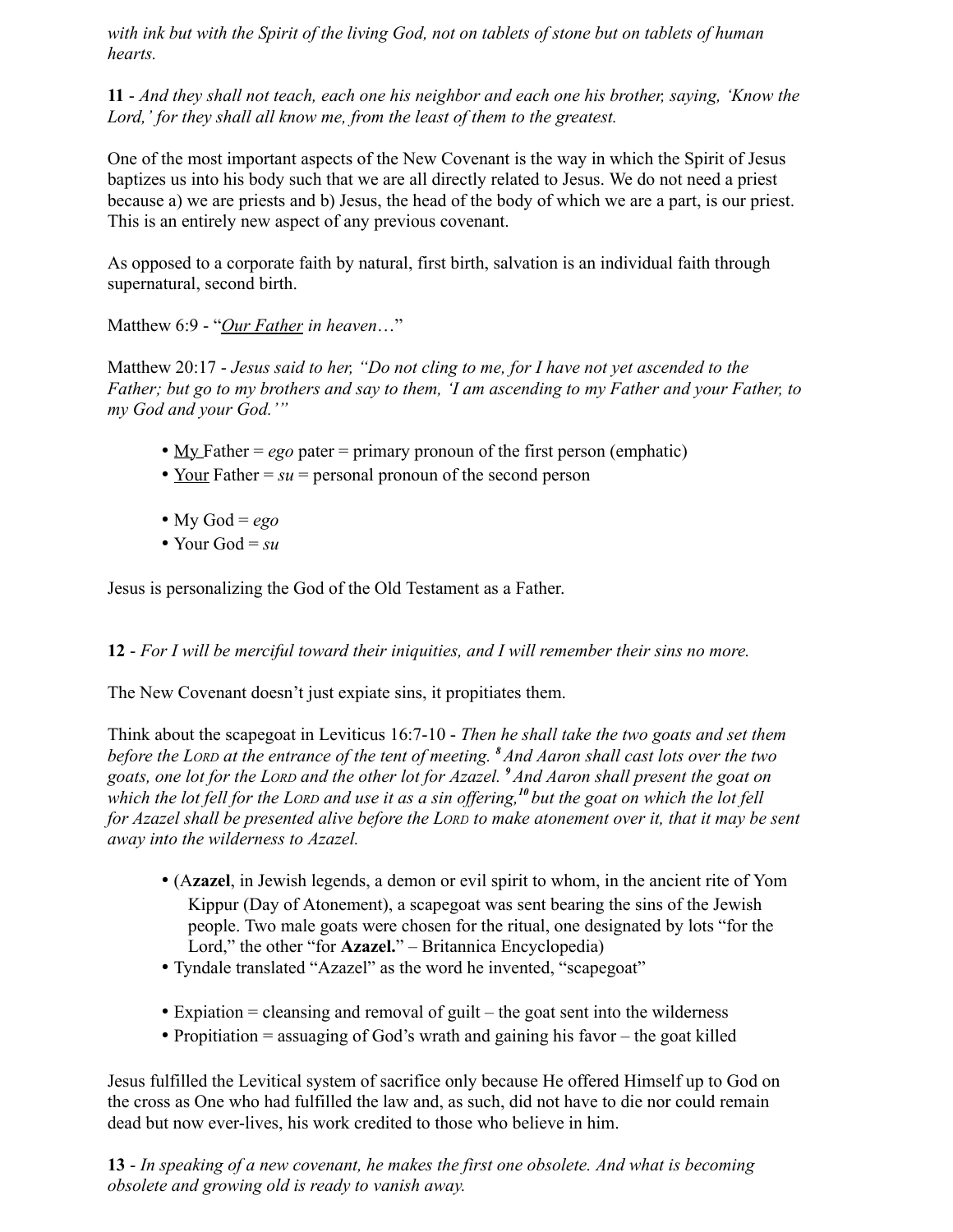Some differences between the covenants -

1. They were instituted at different times.

- · The Old Covenant around 1446 B.C.
- · The New Covenant around 33 A.D.
- 2. They were instituted at different places.
- · The Old Covenant at Mount Sinai
- · The New Covenant at Mount Zion
- 3. They were spoken in different ways.
- · The Old Covenant was thundered with fear and dread at Mount Sinai
- · Jesus Christ, God the Son, declared the New Covenant with truth and grace

4. They have different mediators.

· Moses mediated the Old Covenant

· Jesus is the mediator of the New Covenant

5. They are different in their subject matter.

· The Old Covenant *demanded* a covenant of works

· The New Covenant *fulfills* the covenant of works through the completed work of Jesus

6. They are different in how they were dedicated.

· The Old Covenant was dedicated with the blood of animals sprinkled on the people.

· The New Covenant was dedicated with Jesus' blood spiritually applied to His people

7. They are different in their priests.

· The Old Covenant is represented by the priesthood of the Law of Moses and high priests descended from Aaron

· The New Covenant has a priesthood of all believers and a High Priest according to the order of Melchizedek

8. They are different in their sacrifices.

- · The Old Covenant demanded endless repetition of imperfect sacrifices
- · The New Covenant provides a once and for all, perfect sacrifice of the Son of God Himself

9. They are different in how and where they were written.

- · The Old Covenant was written by God on tablets of stone
- · The New Covenant is written by God on the hearts of His people

10. They are different in their substance.

- · The Old Covenant has vivid shadows
- · The New Covenant has the reality
- 11. They are different in the extent of their administration.
- · The Old Covenant was confined to the descendants of Abraham
- · The New Covenant is extended to all nations and races under heaven

12. They are different in what they actually accomplish.

- · The Old Covenant made nothing perfect
- · The New Covenant gives people a perfect standing before God